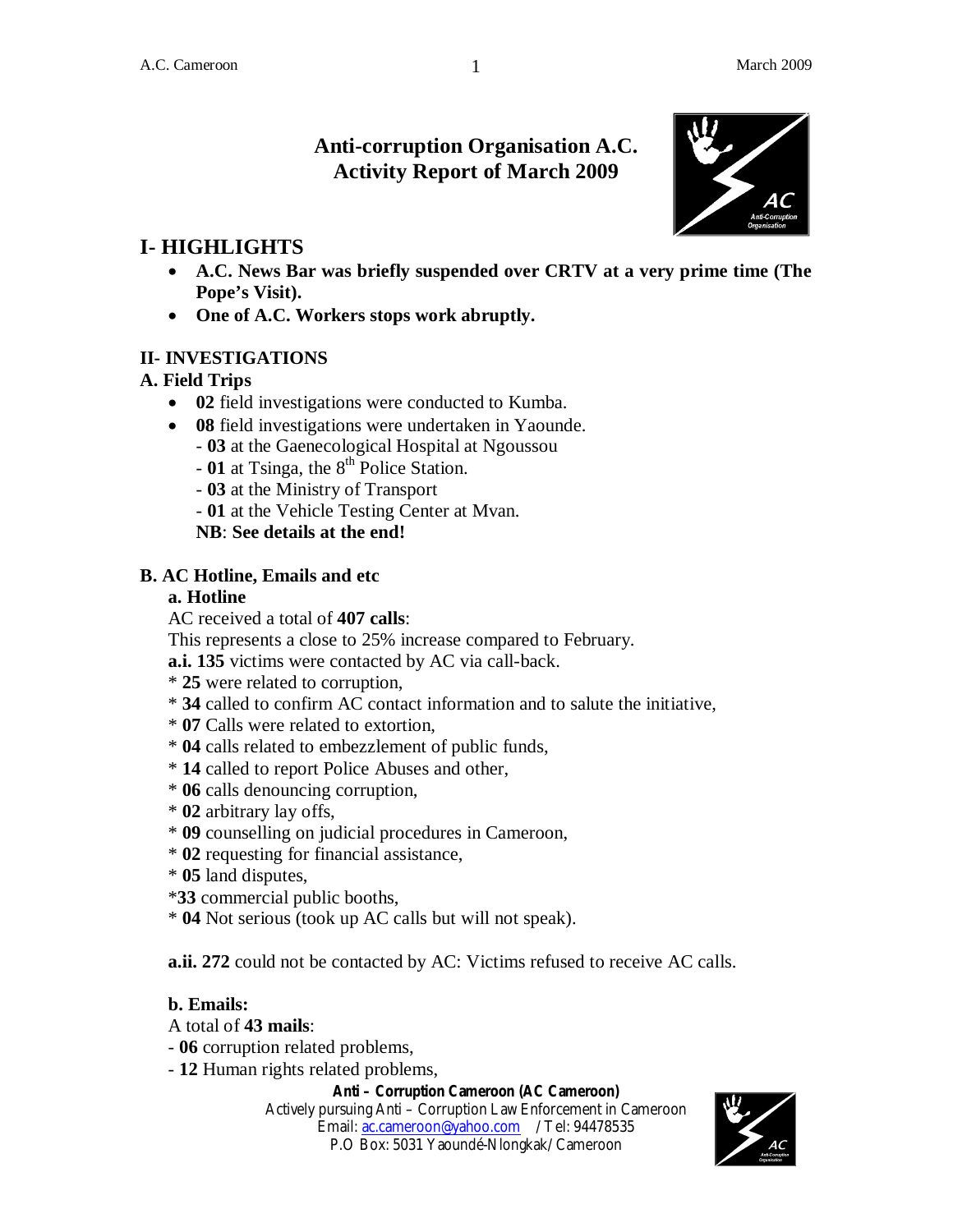- **02** to congratulate AC,
- **22** inviting AC for meetings,
- **01** seeking for employment.

## **c. AC Brochure:**

- After several corrections by the AC Director, an AC general information brochure was finally produced in March. (100 copies). NB: The brochure is distributed freely to members of the public.

- **30** copies were distributed in Kumba.
- 0**6** AC Info Kits were distributed in Kumba.
- **50** were distributed in Yaounde: 20 at Obili 30 in town.
- **15** were sent to the USA and UK (special production as the Director was travelling).
- Translated Brochure into French, yet to be printed.

## **III. LEGAL**

- **01** "constatation" was conducted by AC at the Gaenecological and Obstetric hospital at Ngoussou with Maitre Temngoua (Bailiff). NB: AC went with a bailiff to witness allegations by a victim who was asked to pay an illegal 6000 Frs CFA., by doctors before a medical certificate was issued.
- The  $2<sup>nd</sup>$  "constatation" scheduled at the  $8<sup>th</sup>$  Police Station Tsinga did not hold because the victim did not sign on for a court case, he preferred to negotiate with the Police officers (pay the bribe).
- AC held a working session with Lawyer Fombad in the latter's office at Tsinga on how to file a lawsuit following the 'constatation' of the Bailiff at the Ngoussou Hospital.
- AC was informed by ADDEC that the Yaounde Court of First Instance rejected the lawsuit filed by ADDEC/AC against the Director of ASMAC on the grounds that the accused was not the competent moral person.
- Met with Lawyer Tambe in Kumba to discuss the modalities of filing a lawsuit on the Kumba Drivers' case.

## **IV. MEDIA**

- AC website went fully operational in English. The site's address http//www.kickcorruption.org.
- AC got in touch with CRTV to know why the AC public information on the News Bar was suspended during the Papal visit and thereafter. AC was informed that the suspension was due to AC not monthly dues not respected.

# **V. RELATIONS WITH INSTITUTIONS**

- Meeting with CIFOR to discus the problem of corruption in the Forestry sector and corruption in the NGO sector.
- AC Director travels to USA and UK for contacts especially on the "Corruption in NGO Project".

#### **Anti – Corruption Cameroon (AC Cameroon)**

Actively pursuing Anti – Corruption Law Enforcement in Cameroon Email: ac.cameroon@yahoo.com / Tel: 94478535 P.O Box: 5031 Yaoundé-Nlongkak/ Cameroon

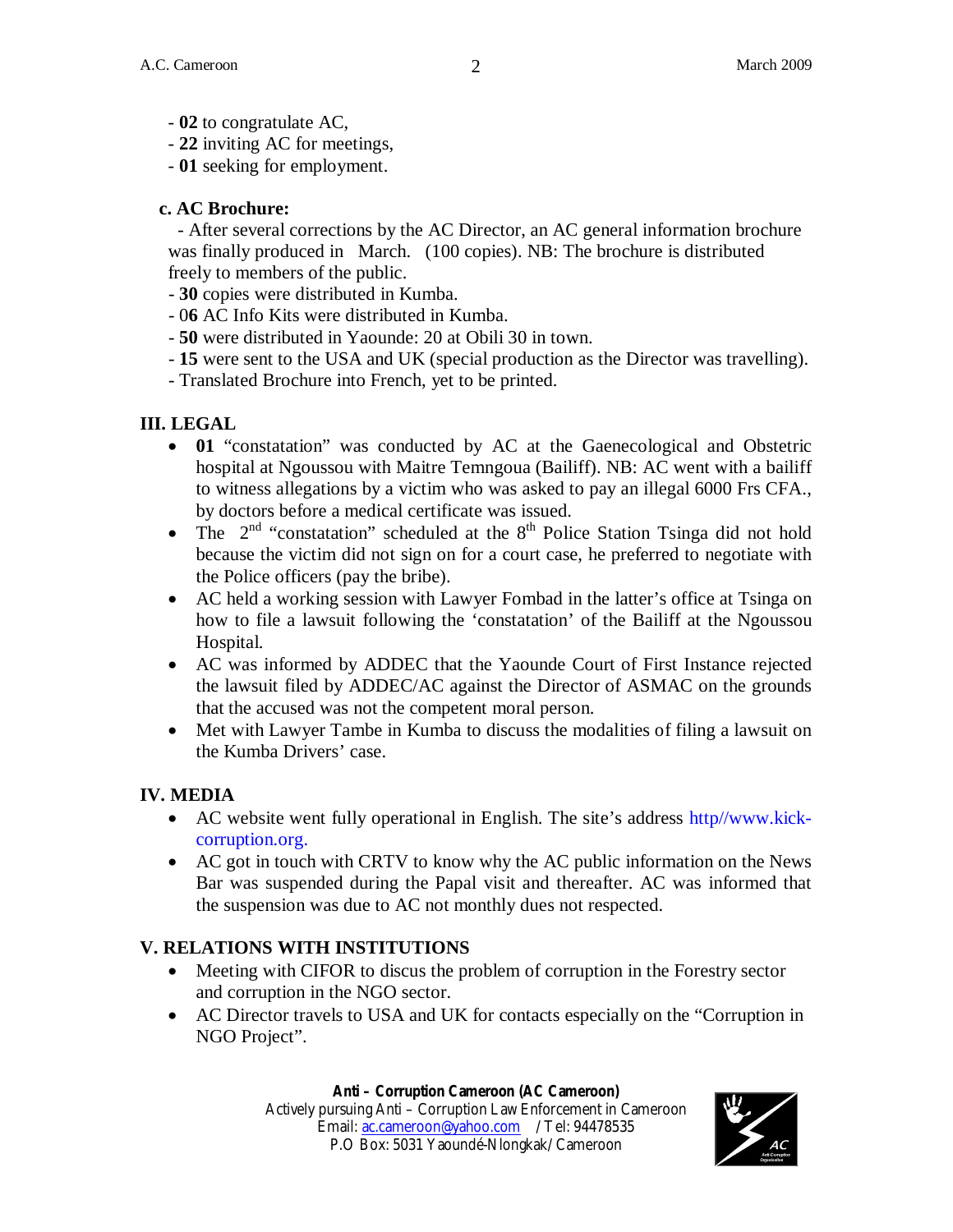## **VI. RELATIONS WITH NGOs**

- **01** meeting with the Director of the Ecumenical Service for Peace (SEP) at Nsimeyong with the aim of presenting AC and getting a case on corruption. A meeting was scheduled between the AC Founder/Director and that of SEP.
- **01** meeting with the Director of Prison Fellowship Cameroon at Mendong Yaounde with the aim of presenting AC and getting a case on corruption.
- Met with the CEO of Global Conscience Kumba for the first time on how to get victims sign on to a court case.

#### **VII. MANAGEMENT**

- AC Coordinator officially received AC's **cash box**, and **cashbook** from LAGA. This was an important geared towards completely separating the management of AC from that of LAGA.
- AC's Volunteer stopped work abruptly complaining of poor health. The Director and Coordinator tried endlessly to persuade her to change her mind.

## **VIII. AC FINANCES**

#### **The expenditure of A.C. Organization by budgetary heading in March 09**

| <b>Amount</b> | <b>Item</b> | <b>Details</b> | <b>USD</b> amount |
|---------------|-------------|----------------|-------------------|
| <b>FCFA</b>   |             |                |                   |
|               |             |                |                   |
|               |             |                |                   |
|               |             |                |                   |
|               |             |                |                   |
|               |             |                |                   |
|               |             |                |                   |

#### **Total expenditure by giver for the month of January**

| Amount FCFA Donor | <b>USD</b> amount |
|-------------------|-------------------|
|                   |                   |
|                   |                   |

#### \*\***II. INVESTIGATIONS (Details)**

#### **Kumba:**

 The trip to Kumba was a continuation of a mission started in February. Corruption was noticed at the Meme Divisional Delegation of Transport where the Delegate was involved in what Article 142 of the Penal Code calls "Undue Demand".

#### **Anti – Corruption Cameroon (AC Cameroon)**

Actively pursuing Anti – Corruption Law Enforcement in Cameroon Email: ac.cameroon@yahoo.com / Tel: 94478535 P.O Box: 5031 Yaoundé-Nlongkak/ Cameroon